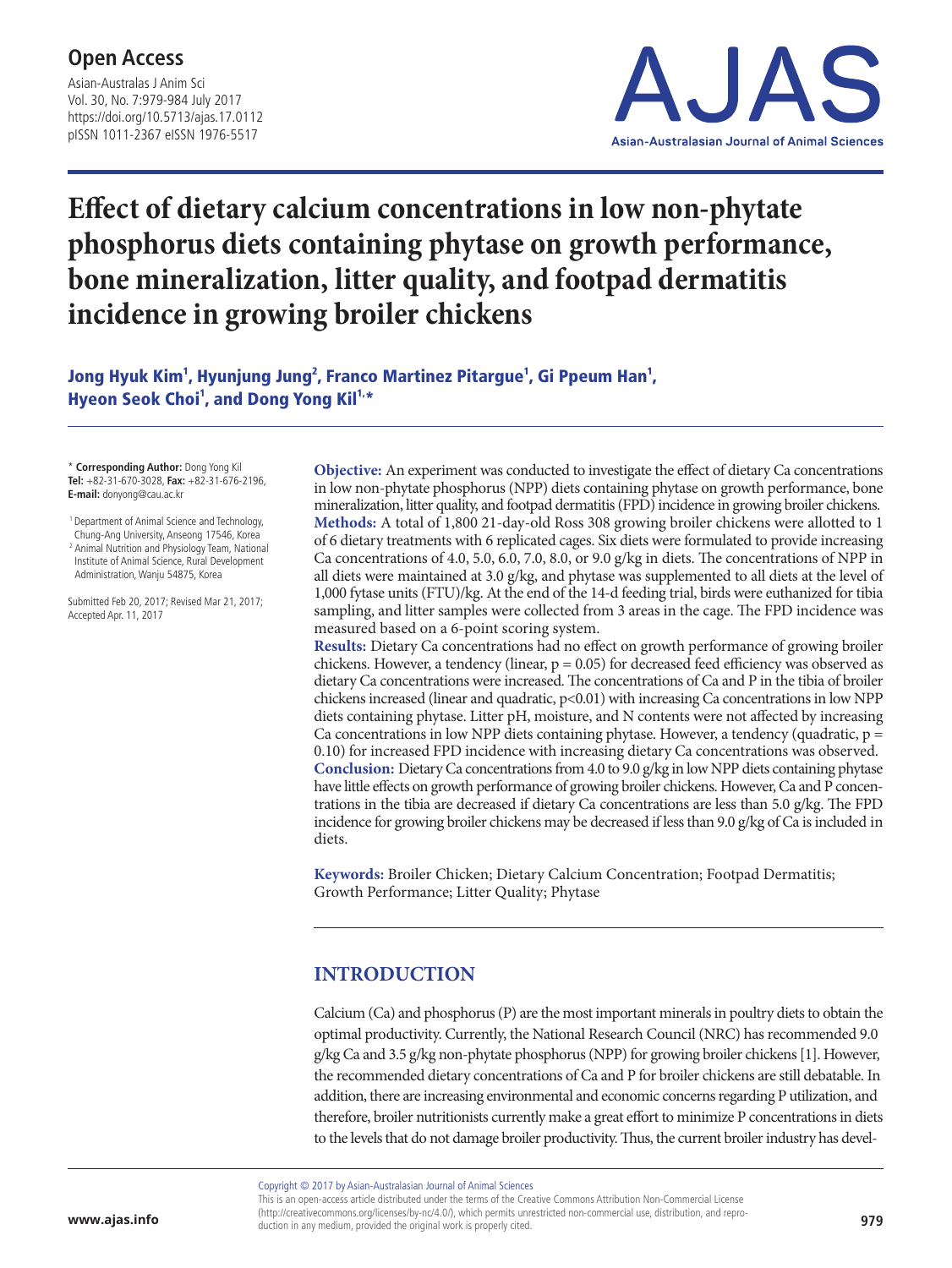## **AJAS**

oped and adopted low NPP diets. Moreover, phytase is also widely used to optimize P utilization in the low NPP diets to date [2].

Dietary Ca concentrations are suggested to be adjusted according to dietary NPP concentrations due to potential antagonising effects of Ca on P utilization in the gastrointestinal tract of poultry [3]. This adjustment is likely more important when low NPP diets are fed to broiler chickens [4,5]. Furthermore, previous experiments have reported that Ca utilization can be improved by supplemental phytase in addition to improved P utilization [2,6]. Therefore, a greater reduction in the concentrations of Ca in low NPP diets containing phytase than the current NRC recommendations [1] can be practiced for broiler diets. However, limited data regarding the relationship between Ca and NPP concentrations in diets containing phytase are available for broiler chickens. In addition, Collett [7] suggested that high concentrations of Ca in poultry diets may impair litter quality by increasing litter moisture content. In addition, poor litter quality is often associated with footpad dermatitis (FPD) incidence, which has gained increasing attention in broiler industry [8]. Thus, we hypothesised that the FPD incidence would be decreased when broiler chickens are fed diets containing low concentrations of Ca. However, no experiments using growing broiler chickens have been conducted, in which dietary Ca concentration and FPD incidence has been studied.

The objective of the present experiment, therefore, was to investigate the effect of dietary Ca concentrations in low NPP diets containing phytase on growth performance, bone mineralization, litter quality, and FPD incidence in growing broiler chickens.

#### **MATERIALS AND METHODS**

#### **Birds, diets, and experimental design**

The protocol for this experiment was reviewed and approved by the Institutional Animal Care and Use Committee at Chung-Ang University.

A total of 1,800 21-day-old Ross 308 growing broiler chickens (initial body weight [BW] = 962±57.0 g) were used and raised in conventional floor pens (200×230×100 cm, width×length×height) for 14 days of growing period. Before the start of the experiment, all chickens were fed a commercial starter diet. All chickens were allotted to 1 of 6 dietary treatments with 6 replicates in a completely randomized design. Each replicate had 50 birds per cage. Six commercial-type experimental diets were formulated to provide different Ca concentrations of 4.0, 5.0, 6.0, 7.0, 8.0, or 9.0 g/kg in diets (Table 1). The concentrations of NPP in all diets were maintained at 3.0 g/kg, which was less by 15% than the current recommendation of NPP concentrations (3.5 g/kg) in diets fed to growing broiler chickens [1]. Phytase (Phyzyme XP, Danisco Animal Nutrition, Marlborough, UK) was also supplemented to all diets at the level of 1,000 fytase units/kg as simulated to the commercial type phytase-containing diets. The experimental

diets were mash form. All diets were formulated to meet or exceed the National Research Council requirements for growing broiler chickens [1], with the exception of Ca and NPP (Table 1). The diets and water were provided *ad libitum* throughout the experiment. Initial room temperature was set at 24°C, and was maintained from 23°C to 25°C during the experiment. Fresh rice hulls were used as bedding materials in the cages at the start of the experiment. Each cage had 2 separate feeders and 1 automatic water bowl. A 24-hour lighting schedule was used throughout the experiment. The body weight gain (BWG) and feed intake (FI) were recorded at the end of the experiment. Mortality was recorded daily. Feed efficiency (G:F) was calculated by dividing BWG with FI that were adjusted with mortality.

#### **Sample collection and chemical analysis**

At the conclusion of the experiment (35 days of age), 2 birds per replicate with a BW close to the replicate mean BW (i.e., 12 birds per treatment) were euthanized by  $CO<sub>2</sub>$  asphyxiation, then immediately dissected. Both left and right tibias were collected from each replicate (i.e., 2 birds) before analysis. The right tibias were detached from adhering tissues, and then dried at 100°C for 24 hours in a drying oven. Fat in dried right tibias was extracted with ethyl ether in a Soxhlet apparatus for 48 hours. Afterwards, the samples were dried at 100°C for 24 hours in a drying oven, then dried right tibias were ground to pass through a 1.0-mm screen. Grounded samples were ashed for 24 hours at 600°C in a muffle furnace to measure tibia ash contents [9,10]. Tibia Ca and P concentrations were analyzed in the ash of right tibia by inductively coupled plasma spectrometer (Optima 5300 DV, Perkin Elmer Inc., Shelton, CT, USA) as proposed by Kurtoğulu et al [11] with minor modification. The left tibias were used for breaking strength analysis using a texture analyser TA-HDi (Stable Micro Systems Ltd, Surrey, UK) according to the method described by Shaw et al [12].

Litter samples were collected from 3 areas in the cage (i.e., near the waterer, near the feeder, and at the center) at the end of the experiment. The collected litter samples were stored in the refrigerator at –20°C until further analysis. Litter pH was determined by the method described by Pope and Cherry [13]. Litter moisture concentrations were measured by drying oven at 100°C for 12 hours. Litter nitrogen (N) concentrations were determined using the Kjehldahl method [14]. At the conclusion of the experiment, the FPD incidence was also measured visually using 10 birds randomly selected per pen based on a 6-point scale scoring system [15]: score 0, smooth and no lesion; score 1, discoloration and small injury; score 2, dark papillae and no ulceration; score 3, small ulcer covered by crust; score 4, medium ulcer covered by crust; and score 5, big ulcer covered by crust.

#### **Statistical analysis**

All data were tested for normal distribution and outliers with the UNIVARIATE procedure of SAS (SAS Institute Inc., Cary,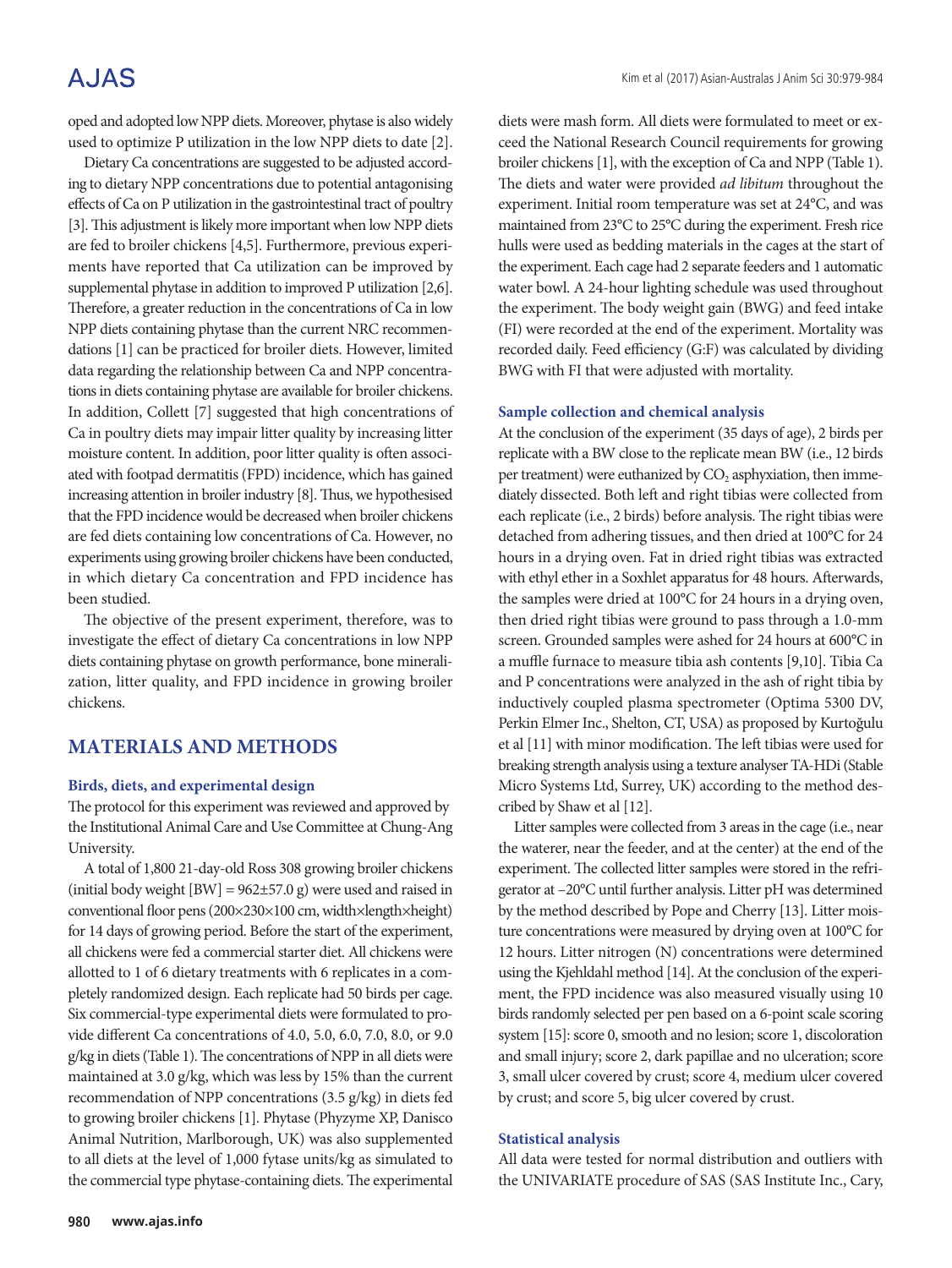|  |  |  |  | Table 1. Composition and nutrient content of experimental diets |
|--|--|--|--|-----------------------------------------------------------------|
|  |  |  |  |                                                                 |

| $\sqrt{ }$<br>7 | JA |
|-----------------|----|
|                 |    |

|                                           | Dietary treatments (Calcium concentrations of diets, $g/kg$ ) <sup>1)</sup> |       |         |       |       |       |  |  |  |  |  |
|-------------------------------------------|-----------------------------------------------------------------------------|-------|---------|-------|-------|-------|--|--|--|--|--|
| Items (g/kg, unless noted)                | 4.0                                                                         | 5.0   | $6.0\,$ | 7.0   | 8.0   | 9.0   |  |  |  |  |  |
| Ingredients                               |                                                                             |       |         |       |       |       |  |  |  |  |  |
| Corn                                      | 501.5                                                                       | 501.8 | 502.0   | 502.0 | 502.0 | 501.8 |  |  |  |  |  |
| Soybean meal (46% CP)                     | 151.4                                                                       | 149.5 | 148.6   | 151.6 | 153.2 | 154.8 |  |  |  |  |  |
| Wheat                                     | 100.0                                                                       | 100.0 | 117.7   | 123.5 | 117.4 | 111.4 |  |  |  |  |  |
| Wheat flour                               | 89.2                                                                        | 85.0  | 62.8    | 50.0  | 50.0  | 50.0  |  |  |  |  |  |
| Corn gluten meal                          | 40.4                                                                        | 45.0  | 45.0    | 45.0  | 45.0  | 45.0  |  |  |  |  |  |
| Poultry by-product                        | 40.0                                                                        | 37.4  | 40.0    | 40.0  | 40.0  | 40.0  |  |  |  |  |  |
| Rapeseed meal                             | 20.0                                                                        | 20.0  | 20.0    | 20.0  | 20.0  | 20.0  |  |  |  |  |  |
| Full fat soybean                          | 10.0                                                                        | 10.0  | 10.0    | 10.0  | 10.0  | 10.0  |  |  |  |  |  |
| Soybean oil                               | 10.0                                                                        | 10.0  | 10.0    | 10.0  | 10.0  | 10.0  |  |  |  |  |  |
| Animal fat                                | 9.2                                                                         | 10.0  | 10.0    | 11.4  | 13.2  | 15.2  |  |  |  |  |  |
| Salt                                      | 2.5                                                                         | 2.5   | 2.5     | 2.5   | 2.5   | 2.5   |  |  |  |  |  |
| Mono-dicalcium phosphate                  | 8.6                                                                         | 8.6   | 8.6     | 8.6   | 8.6   | 8.6   |  |  |  |  |  |
| Limestone                                 | 2.6                                                                         | 5.4   | 8.0     | 10.6  | 13.4  | 16.0  |  |  |  |  |  |
| Sodium bicarbonate                        | 1.6                                                                         | 1.6   | 1.6     | 1.6   | 1.6   | 1.6   |  |  |  |  |  |
| Threonine                                 | 0.7                                                                         | 0.7   | 0.7     | 0.7   | 0.7   | 0.7   |  |  |  |  |  |
| DL-methionine                             | 3.7                                                                         | 3.7   | 3.7     | 3.7   | 3.7   | 3.7   |  |  |  |  |  |
| L-lysine sulfate                          | 5.0                                                                         | 5.2   | 5.2     | 5.2   | 5.1   | 5.1   |  |  |  |  |  |
| Choline-Cl                                | 0.6                                                                         | 0.6   | 0.6     | 0.6   | 0.6   | 0.6   |  |  |  |  |  |
| Vitamin premix <sup>2)</sup>              | 1.4                                                                         | 1.4   | 1.4     | 1.4   | 1.4   | 1.4   |  |  |  |  |  |
| Mineral premix <sup>3)</sup>              | 1.4                                                                         | 1.4   | 1.4     | 1.4   | 1.4   | 1.4   |  |  |  |  |  |
| Phytase <sup>4)</sup>                     | 0.2                                                                         | 0.2   | 0.2     | 0.2   | 0.2   | 0.2   |  |  |  |  |  |
| Calculated nutrient content <sup>5)</sup> |                                                                             |       |         |       |       |       |  |  |  |  |  |
| AMEn (MJ/kg)                              | 12.9                                                                        | 12.9  | 12.9    | 12.9  | 12.9  | 12.9  |  |  |  |  |  |
| Crude protein                             | 195.0                                                                       | 195.0 | 195.0   | 195.0 | 195.0 | 195.0 |  |  |  |  |  |
| Total lysine                              | 11.0                                                                        | 11.0  | 11.0    | 11.0  | 11.0  | 11.0  |  |  |  |  |  |
| Total methionine+cysteine                 | 9.0                                                                         | 9.0   | 9.0     | 9.0   | 9.0   | 9.0   |  |  |  |  |  |
| Total threonine                           | 7.5                                                                         | 7.5   | 7.5     | 7.5   | 7.5   | 7.5   |  |  |  |  |  |
| Total tryptophan                          | 2.0                                                                         | 2.0   | 2.0     | 2.0   | 2.0   | 2.0   |  |  |  |  |  |
| Calcium                                   | 4.0                                                                         | 5.0   | 6.0     | 7.0   | 8.0   | 9.0   |  |  |  |  |  |
| Non-phytate phosphorus                    | 3.0                                                                         | 3.0   | 3.0     | 3.0   | 3.0   | 3.0   |  |  |  |  |  |
| Analyzed nutrient content                 |                                                                             |       |         |       |       |       |  |  |  |  |  |
| Calcium                                   | 5.2                                                                         | 6.6   | 7.4     | 8.6   | 9.2   | 9.7   |  |  |  |  |  |
| Total phosphorus                          | 5.3                                                                         | 5.3   | 5.3     | 5.4   | 5.5   | 5.0   |  |  |  |  |  |

CP, crude protein; AME<sub>n</sub>, nitrogen-corrected apparent metabolizable energy.

 $1)$  Dietary treatments = formulated calcium concentrations of diets.

<sup>2)</sup> Provided per kg of the complete diet: vitamin A, 12,600 IU (retinyl acetate); vitamin D<sub>3</sub>, 3,080 IU; vitamin E, 42 IU (DL-alpha-tocopheryl acetate); vitamin K<sub>3</sub>, 2.8 mg (menadione dimethpyrimidinol); vitamin B<sub>1</sub>, 2.8 mg; vitamin B<sub>2</sub>, 7.28 mg; vitamin B<sub>6</sub>, 4.2 mg; vitamin B<sub>12</sub>, 28 µg; folic acid, 1.4 mg; biotin, 130 µg; niacin, 42 mg.

<sup>3)</sup> Provided per kg of the complete diet: iron, 60 mg (FeSO<sub>4</sub>); zinc, 90 mg (ZnSO<sub>4</sub>); manganese, 97.5 mg (MnO); copper, 6.75 mg (CuSO<sub>4</sub>); cobalt, 530 μg (CoSO<sub>4</sub>); selenium, 200 μg  $(Na_2SeO_3)$ ; iodine, 2 mg (Ca[IO<sub>3</sub>]<sub>2</sub>).

<sup>4)</sup> Phyzyme XP (Danisco Animal Nutrition, Marlborough, UK).

<sup>5)</sup> Calculated values [1].

NC, USA). No outliers were identified. All data except for FPD incidence were normally distributed. Thus, data with normal distribution were analyzed by the MIXED procedure of SAS, whereas data for FPD incidence were analyzed by the GLIMMIX procedure of SAS [16]. The LSMEANS procedure was used to calculate mean values. The orthogonal polynomial contrast test was also performed to determine linear and quadratic effects of increasing Ca concentrations in diets. Significance and tendency for statistical tests were set at p<0.05 and 0.05≤p≤0.10, respectively.

#### **RESULTS**

Growth performance including final BW, BWG, FI, G:F, and mortality was not affected by dietary treatments (Table 2). A tendency (linear,  $p = 0.05$ ) for decreased G:F was observed as dietary Ca concentrations were increased.

As expected, increasing Ca concentrations in low NPP diets containing phytase increased (linear and quadratic, p<0.01) the concentrations of Ca and P in the tibia of growing broiler chickens, but had no effects on tibia ash contents and breaking strength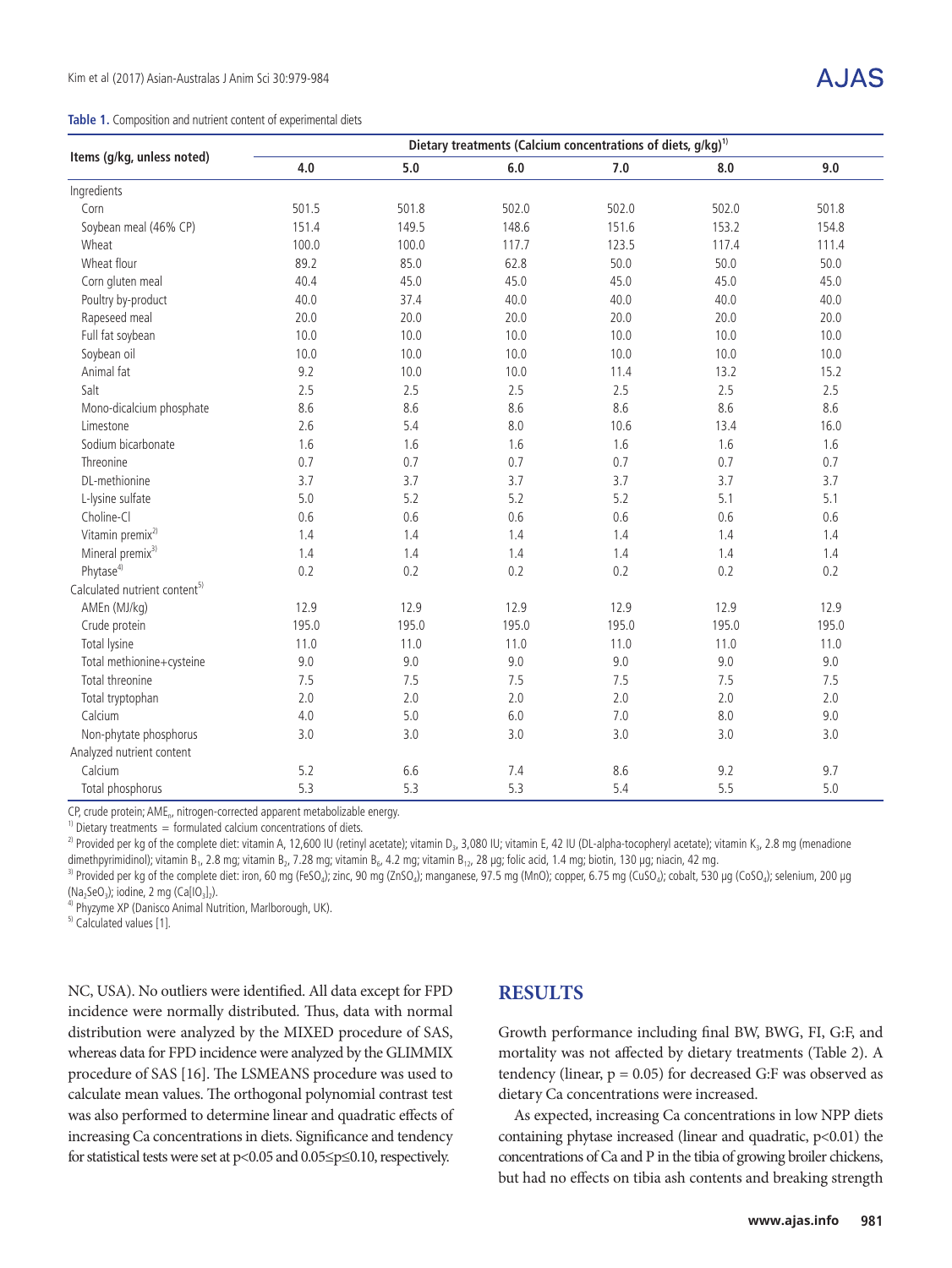|                              |      |      | Dietary Ca concentrations (q/kg) |       | $p$ -value <sup><math>2</math></sup> |      |            |      |      |      |
|------------------------------|------|------|----------------------------------|-------|--------------------------------------|------|------------|------|------|------|
| <b>Items</b>                 | 4.0  | 5.0  | 6.0                              | 7.0   | 8.0                                  | 9.0  | <b>SEM</b> |      |      |      |
| Final body weight (g)        | ,931 | .964 | 1.912                            | .954  | .888                                 | .889 | 29.1       | 0.32 | 0.11 | 0.42 |
| Body weight gain (g)         | 971  | .004 | 951                              | 988   | 924                                  | 928  | 32.1       | 0.43 | 0.13 | 0.54 |
| Feed intake (g)              | ,684 | ,691 | 1,669                            | 1,710 | .660                                 | ,694 | 27.6       | 0.82 | 00.1 | 0.93 |
| Feed efficiency $(q/kg)^{3}$ | 577  | 593  | 569                              | 578   | 556                                  | 548  | 14.8       | 0.32 | 0.05 | 0.42 |
| Mortality (%)                | 0.3  | 2.7  |                                  |       | 2.3                                  | 2.3  | 0.88       | 0.37 | 0.17 | 0.35 |

Table 2. Effects of dietary calcium concentrations in low non-phytate phosphorus diets containing phytase on growth performance of growing broiler chickens<sup>1)</sup>

SEM, standard error of the mean.

<sup>1)</sup> Data are least squares means of 6 observations per treatment.

<sup>2)</sup> T, overall effects of treatments; L, linear effects of increasing concentrations of Ca in diets; Q, quadratic effects of increasing concentrations of Ca in diets.

<sup>3)</sup> Gain to feed ratio.

(Table 3). Notably, broiler chickens fed diets containing 4.0 g/kg Ca concentrations had the least  $(p<0.05)$  concentrations of Ca and P in the tibia among those fed experimental diets.

Increasing Ca concentrations in low NPP diets containing phytase had no effects on litter quality including pH, moisture, and N contents (Table 4). However, a tendency (quadratic,  $p =$ 0.10) for increased FPD incidence was observed as dietary Ca concentrations were increased with the highest FPD incidence being observed for birds fed diets containing 9.0 g/kg Ca.

#### **DISCUSSION**

The analyzed concentrations of Ca in diets (5.2, 6.6, 7.4, 8.6, 9.2,

or 9.7 g/kg) were greater by about 0.7 to 1.9 g/kg compared with the formulated concentrations of Ca in diets (4.0, 5.0, 6.0, 7.0, 8.0, or 9.0 g/kg). Similar differences between analyzed and formulated concentrations of Ca in diets have been reported in the previous experiments [17,18]. This difference is probably associated not only with possible underestimation of Ca concentrations of ingredients used in the diet formulation but also with the use of calcium carbonate carrier in vitamin and mineral premix used in diet formulation [18].

The observation that growth performance including BW, BWG, FI, and mortality was not affected by dietary treatments agrees with Rousseau et al [19] who reported that increasing Ca concentrations from 3.7 to 7.7 g/kg in diets had no effects on growth

|  |  | Table 3. Effects of dietary calcium concentrations in low non-phytate phosphorus diets containing phytase on tibia characteristics of growing broiler chickens <sup>1</sup> |  |
|--|--|-----------------------------------------------------------------------------------------------------------------------------------------------------------------------------|--|
|  |  |                                                                                                                                                                             |  |

| <b>Items</b>                         |                   |            | Dietary Ca concentrations (q/kq) | <b>SEM</b>         | $p-value^{2}$ |             |      |        |        |        |
|--------------------------------------|-------------------|------------|----------------------------------|--------------------|---------------|-------------|------|--------|--------|--------|
|                                      | 4.0               | 5.0        | 6.0                              | 7.0                | 8.0           | 9.0         |      |        |        |        |
| Tibia ash (%)                        | 52.1              | 52.0       | 52.7                             | 51.4               | 52.5          | 53.3        | 0.47 | 0.13   | 0.13   | 0.18   |
| Tibia Ca (%)                         | $42.5^{\circ}$    | $46.4^{b}$ | 49.7 <sup>a</sup>                | $47.6^{ab}$        | $48.4^{ab}$   | $48.4^{ab}$ | .08  | < 0.01 | < 0.01 | < 0.01 |
| Tibia phosphorus (%)                 | 26.0 <sup>c</sup> | $27.8^{b}$ | 28.8 <sup>ab</sup>               | 28.8 <sup>ab</sup> | $29.2^a$      | $29.0^{ab}$ | 0.44 | < 0.01 | < 0.01 | < 0.01 |
| Tibia breaking strength ( $kg/cm2$ ) | 20.4              | 19.5       | 22.3                             | 20.1               | 23.7          | 22.0        | .87  | 0.60   | 0.24   | 0.97   |

SEM, standard error of the mean.

 $1)$  Data are least squares means of 6 observations per treatment.

 $^{2)}$  T, overall effects of treatments; L, linear effects of increasing concentrations of Ca in diets; Q, quadratic effects of increasing concentrations of Ca in diets.

a-c Means with different superscripts within a row are different ( $p < 0.05$ ).

|                        | Table 4. Effects of dietary calcium concentrations in low non-phytate phosphorus diets containing phytase on litter quality and footpad dermatitis (FPD) incidence of growing broiler |  |  |  |  |  |  |  |
|------------------------|---------------------------------------------------------------------------------------------------------------------------------------------------------------------------------------|--|--|--|--|--|--|--|
| chickens <sup>1)</sup> |                                                                                                                                                                                       |  |  |  |  |  |  |  |

| <b>Items</b>        |       |       |       | Dietary Ca concentrations (g/kg) | <b>SEM</b> | $p$ -value <sup><math>2</math></sup> |       |      |      |      |
|---------------------|-------|-------|-------|----------------------------------|------------|--------------------------------------|-------|------|------|------|
|                     | 4.0   | 5.0   | 6.0   | 7.0                              | 8.0        | 9.0                                  |       |      |      |      |
| Litter pH           | 7.97  | 7.88  | 7.95  | 7.91                             | 8.00       | 7.91                                 | 0.082 | 0.91 | 0.99 | 0.88 |
| Litter moisture (%) | 42.33 | 44.05 | 42.37 | 39.15                            | 37.01      | 45.65                                | 3.106 | 0.41 | 0.77 | 0.26 |
| Litter nitrogen (%) | .89   | 2.05  | .94   | 2.01                             | .97        | 1.83                                 | 0.139 | 0.90 | 0.68 | 0.36 |
| FPD incidence $3$   | .58   | .70   | .62   | .22                              | .52        | 2.37                                 | 0.339 | 0.31 | 0.30 | 0.10 |

SEM, standard error of the mean.

<sup>1)</sup> Data are least squares means of 6 observations per treatment.

 $^{2)}$  T, overall effects of treatments; L, linear effects of increasing concentrations of Ca in diets; Q, quadratic effects of increasing concentrations of Ca in diets.

<sup>3)</sup> The FPD incidence was measured visually using 10 birds randomly selected per pen (i.e., replicate) based on a 6-point scale scoring system: score 0, smooth and no lesion; score 1, discoloration and small injury; score 2, dark papillae and no ulceration; score 3, small ulcer covered by crust; score 4, medium ulcer covered by crust; and score 5, big ulcer covered by crust [15].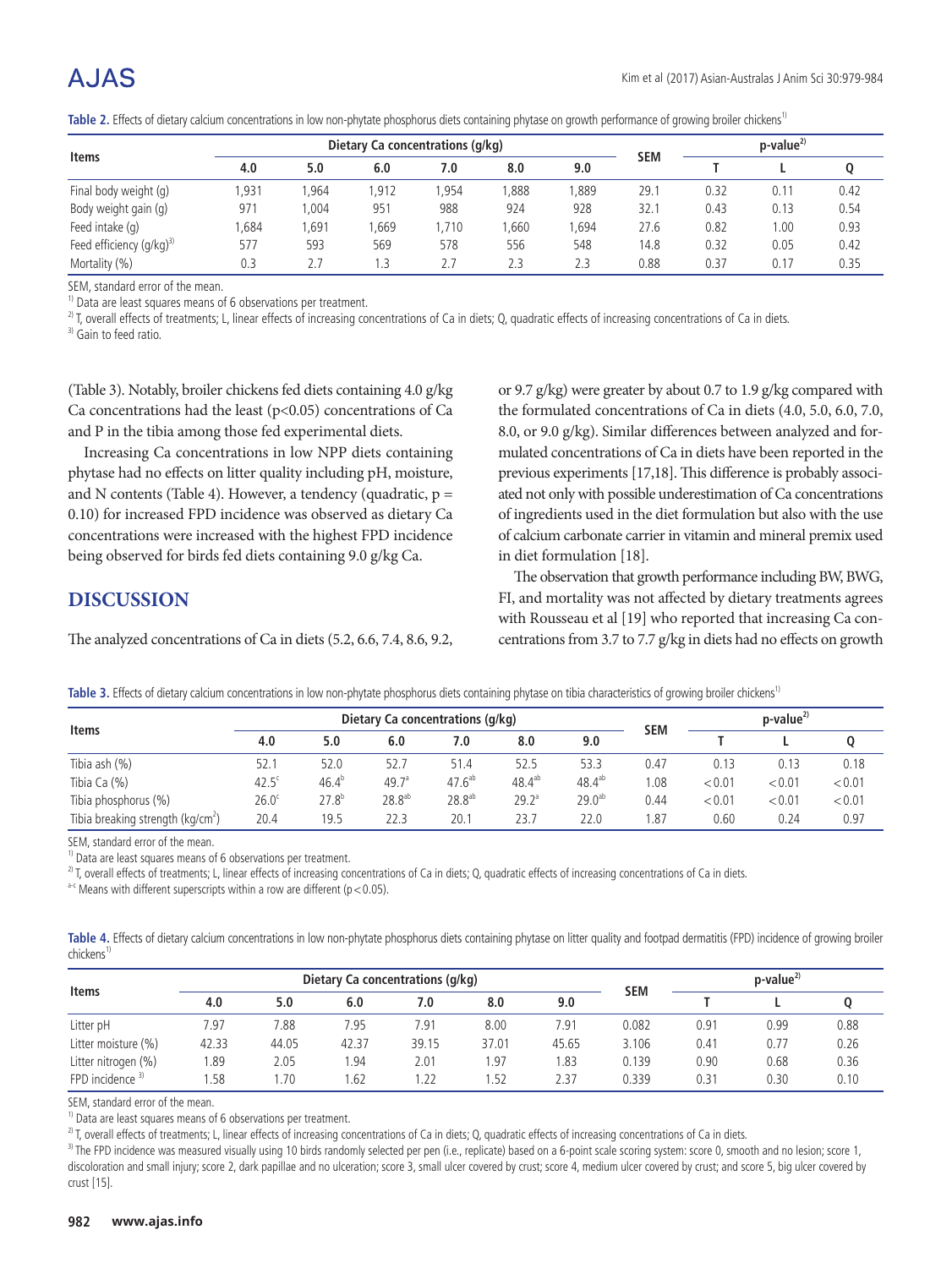performance of growing broiler chickens. Our result indicates that the concentrations of Ca from 4.0 to 9.0 g/kg in low NPP diets containing phytase did not significantly limit growth performance of growing broiler chickens. However, increasing Ca concentrations in diets tended to decrease the G:F. Powell et al [20] also reported a similar decrease in the G:F of broiler chickens fed diets containing high Ca concentrations. However, Rousseau et al [19] showed no significant difference in the G:F of growing broiler chickens fed diets containing 3.7, 5.7, or 7.7 g/kg Ca concentrations. The reason for these variable results among experiments may be associated with the difference in the Ca:NPP ratio in experimental diets. The current NRC recommendation for the Ca:NPP ratio is 2.6:1 (9.0 g/kg Ca:3.5 g/kg NPP) at 3 to 6 weeks of age [1]. However, this ratio has been questionable because of changes in genetic development, management, and raising environment of modern broiler industry. Currently, low NPP diets containing phytase, which is similar to our experimental diets, have been widely used in the broiler industry. In this situation, the optimal ratio for broiler chickens should be adjusted [21]. In the present experiment, the reduction up to 1.3:1 (4.0 g/kg Ca:3.0 g/kg NPP) of Ca:P in low NPP diets containing phytase had no detrimental effects on growth performance of growing broiler chickens.

In contrast to growth performance, however, significantly low Ca and P concentrations in the tibia were observed for growing broiler chickens fed diets containing 4.0 g/kg Ca although there were no differences in tibia ash and breaking strength among treatments. This result indicates that the reduction up to 1.7:1 (5.0 g/kg Ca:3.0 g/kg NPP) of Ca:P in low NPP diets containing phytase may have little negative effects on bone mineralization of growing broiler chickens. However, one should be cautious in considering the current data because the feeding duration of experimental diets in this experiment was only 14 days, which may be too short to impair bone mineralization of growing broiler chickens.

It is suggested that wet litter problems may be exacerbated by high concentrations of Ca in broiler diets because poultry have a limited capacity of reabsorbing Ca in the kidney, leading to a polyuria [7,22]. In the current experiment, however, birds fed low NPP diets containing increasing Ca concentrations from 4.0 to 9.0 g/kg had no effects on litter moisture contents. This result is probably due to the fact that increasing Ca concentrations from 4.0 to 9.0 g/kg in low NPP diets containing phytase did not interrupt renal reabsorption capacity of Ca. In the line with litter moisture content, litter pH and N contents were not affected by increasing Ca concentrations in diets. Therefore, it can be elucidated that dietary Ca concentrations in the range of 4.0 to 9.0 g/kg may have no negative effects on litter pH and N contents.

The FPD has been often related to poor litter quality such as high litter moisture and N contents [8]. However, we observed the highest FPD incidence in growing broiler chickens fed diets containing 9.0 g/kg Ca, which is the current Ca recommendation

of NRC [1], despite no differences in litter quality among dietary treatments. The reason for little association between litter quality and FPD incidence as observed in this experiment is not clear; it may be related to the other factors affecting litter quality such as animal conditions, temperature, humidity, bedding materials, and litter microbial population, possibly in relation to different Ca concentrations in diets [8]. However, our result indicates that FPD incidence for growing broiler chickens may be decreased if less than 9.0 g/kg of Ca was included in diets.

#### **CONCLUSION**

Dietary Ca concentrations from 4.0 to 9.0 g/kg in low NPP diets containing phytase have little effects on growth performance of growing broiler chickens during 14 days of feeding. However, Ca and P concentrations in the tibia are decreased if dietary Ca concentrations are less than 5.0 g/kg. The FPD incidence for growing broiler chickens may be decreased if less than 9.0 g/kg of Ca is included in diets.

#### **CONFLICT OF INTEREST**

We certify that there is no conflict of interest with any financial organization regarding the material discussed in the manuscript.

#### **ACKNOWLEDGMENTS**

This research was carried out with the support of the Cooperative Research Program for Agriculture Science and Technology Development (Project No. PJ01093204), Rural Development Administration, Republic of Korea. This research was also supported by the Chung-Ang University Graduate Research Scholarship in 2016.

#### **REFERENCES**

- 1. Committee on Nutrient Requirements of Poultry, National Research Council. Nutrient requirements of poultry. 9th ed. Washington, DC: National Academy Press; 1994.
- 2. Kiarie E, Woyengo T, Nyachoti CM. Efficacy of new 6-phytase from *Buttiauxella* spp. on growth performance and nutrient retention in broiler chickens fed corn soybean meal-based diets. Asian-Australas J Anim Sci 2015;28:1479-87.
- 3. Selle PH, Cowieson AJ, Ravindran V. Consequences of calcium interactions with phytate and phytase for poultry and pigs. Livest Prod Sci 2009;124:126-41.
- 4. Shafey TM, Mcdonald MW, Dingle JG. Effects of dietary calcium and available phosphorus concentration on digesta pH and on the availability of calcium, iron, magnesium and zinc from the intestinal contents of meat chickens. Br Poult Sci 1991;32:185-94.
- 5. Rama Rao SV, Raju MVLN, Reddy MR, Pavani P. Interaction between dietary calcium and non-phytate phosphorus levels on growth, bone